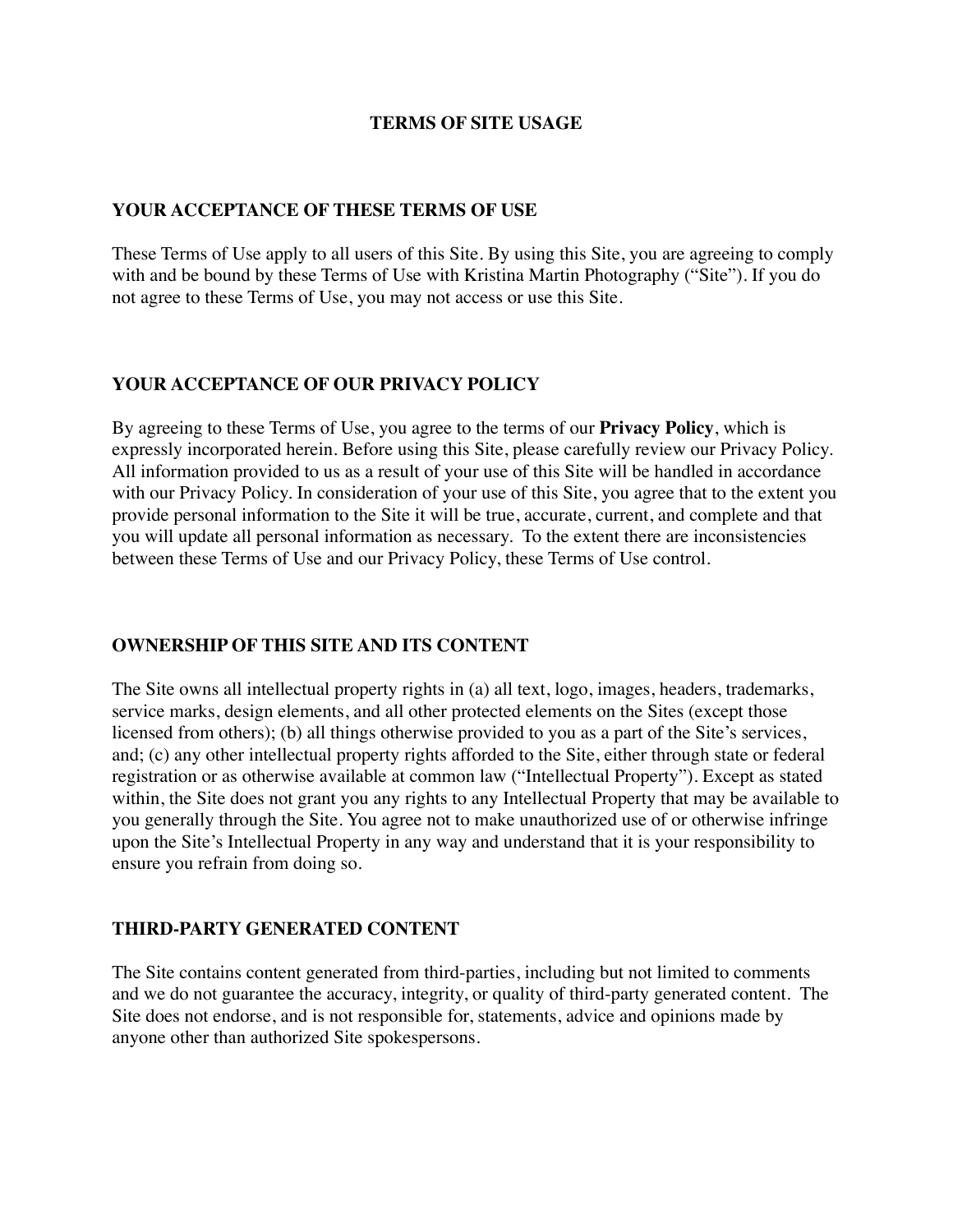### **DISCLAIMERS**

**WE MAKE NO REPRESENTATIONS OR WARRANTIES WITH RESPECT TO THIS SITE OR ITS CONTENT, OR ANY PRODUCT OR SERVICE AVAILABLE ON OR PROMOTED THROUGH THIS SITE. THIS SITE AND ALL OF ITS CONTENT (INCLUDING USER-GENERATED CONTENT) ARE PROVIDED ON AN "AS IS," "AS AVAILABLE" BASIS, WITHOUT REPRESENTATIONS OR WARRANTIES OF ANY KIND. TO THE FULLEST EXTENT PERMITTED BY LAW, THE SITE, ITS FRANCHISES AND AFFILIATES, AND THEIR SERVICE PROVIDERS AND LICENSORS DISCLAIM ANY AND ALL REPRESENTATIONS AND WARRANTIES, WHETHER EXPRESS, IMPLIED, ARISING BY STATUTE, CUSTOM, COURSE OF DEALING, COURSE OF PERFORMANCE OR IN ANY OTHER WAY, WITH RESPECT TO THIS SITE, ITS CONTENT, AND ANY PRODUCTS OR SERVICES AVAILABLE OR PROMOTED THROUGH THIS SITE. WITHOUT LIMITING THE GENERALITY OF THE FOREGOING, THE SITE, ITS AFFILIATES, AND THEIR SERVICE PROVIDERS AND LICENSORS DISCLAIM ALL REPRESENTATIONS AND WARRANTIES (A) OF TITLE, NON-INFRINGEMENT, MERCHANTABILITY AND FITNESS FOR A PARTICULAR PURPOSE; (B) RELATING TO THE SECURITY OF THIS SITE; (C) THAT THE CONTENT OF THIS SITE IS ACCURATE, COMPLETE OR CURRENT; OR (D) THAT THIS SITE WILL OPERATE SECURELY OR WITHOUT INTERRUPTION OR ERROR.** 

**WE DO NOT REPRESENT OR WARRANT THAT THIS SITE, ITS SERVERS, OR ANY TRANSMISSIONS SENT FROM US OR THROUGH THIS SITE WILL BE FREE OF ANY HARMFUL COMPONENTS (INCLUDING VIRUSES).** 

**WE DO NOT ENDORSE AND ARE NOT RESPONSIBLE FOR ANY STATEMENTS, ADVICE OR OPINIONS CONTAINED IN USER-GENERATED CONTENT AND SUCH STATEMENTS, ADVICE AND OPINIONS DO NOT IN ANY WAY REFLECT THE STATEMENTS, ADVICE AND OPINIONS OF THE SITE. WE DO NOT MAKE ANY REPRESENTATIONS OR WARRANTIES AGAINST THE POSSIBILITY OF DELETION, MISDELIVERY OR FAILURE TO STORE COMMUNICATIONS, PERSONALIZED SETTINGS, OR OTHER DATA. YOU ACCEPT THAT OUR SHAREHOLDERS, OWNERS, OFFICERS, DIRECTORS, EMPLOYEES AND OTHER REPRESENTATIVES SHALL HAVE THE BENEFIT OF THIS CLAUSE.** 

**APPLICABLE LAW MAY NOT ALLOW THE LIMITATION OF CERTAIN WARRANTIES, SO ALL OR PART OF THIS DISCLAIMER OF WARRANTIES MAY NOT APPLY TO YOU.** 

**LIMITATION OF LIABILITY**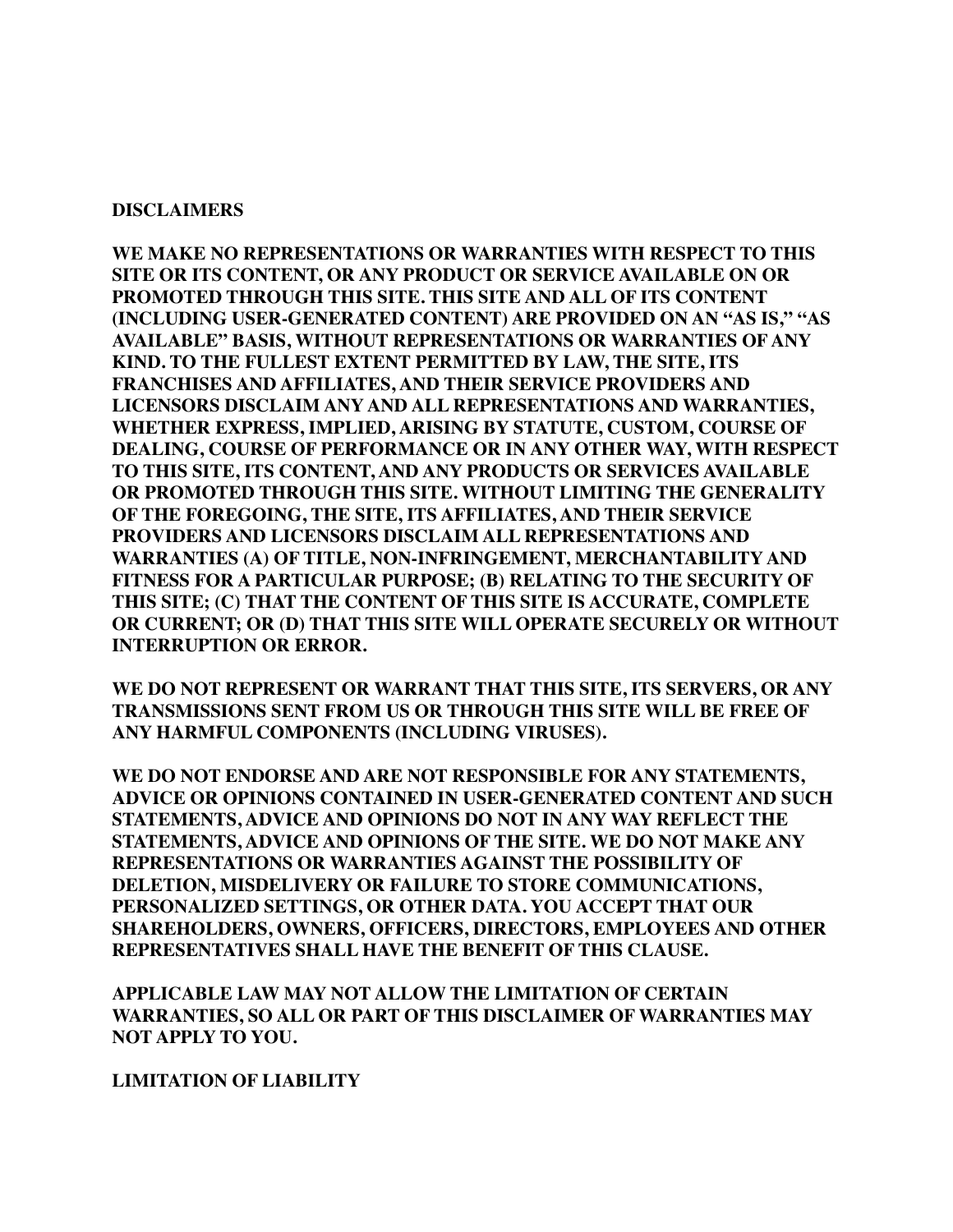**TO THE FULLEST EXTENT PERMITTED BY APPLICABLE LAWS WE, ON BEHALF OF OUR DIRECTORS, OFFICERS, FRANCHISEES, EMPLOYEES, AGENTS, SUPPLIERS, LICENSORS AND SERVICE PROVIDERS, EXCLUDE AND DISCLAIM LIABILITY FOR ANY LOSSES AND EXPENSES OF WHATEVER NATURE AND HOWSOEVER ARISING INCLUDING, WITHOUT LIMITATION, ANY DIRECT, INDIRECT, GENERAL, SPECIAL, PUNITIVE, INCIDENTAL OR CONSEQUENTIAL DAMAGES; LOSS OF USE; LOSS OF DATA; LOSS CAUSED BY A VIRUS; LOSS OF INCOME OR PROFIT; LOSS OF OR DAMAGE TO PROPERTY; CLAIMS OF THIRD PARTIES; OR OTHER LOSSES OF ANY KIND OR CHARACTER, EVEN IF WE HAVE BEEN ADVISED OF THE POSSIBILITY OF SUCH DAMAGES OR LOSSES, ARISING OUT OF OR IN CONNECTION WITH THE USE OF THIS SITE. YOU ASSUME TOTAL RESPONSIBILITY FOR ESTABLISHING SUCH PROCEDURES FOR DATA BACKUP AND VIRUS CHECKING AS YOU CONSIDER NECESSARY. THIS LIMITATION OF LIABILITY APPLIES WHETHER THE ALLEGED LIABILITY IS BASED ON CONTRACT, TORT (INCLUDING NEGLIGENCE), STRICT LIABILITY OR ANY OTHER BASIS.** 

#### **WAIVER**

Our failure at any time to require performance of any provision of these Terms of Use or to exercise any right provided for herein will not be deemed a waiver of such provision or such right. All waivers must be in writing. Unless the written waiver contains an express statement to the contrary, no waiver by any breach of any provision of these Terms of Use or of any right provided for herein will be construed as a waiver of any continuing or succeeding breach of such provision, a waiver of the provision itself, or a waiver of any right under these Terms of Use.

#### **SEVERABILITY**

If any provision of these Terms of Use is held by a court of competent jurisdiction to be contrary to law, such provision will be changed and interpreted so as to best accomplish the objectives of the original provision to the fullest extent allowed by law and the remaining provisions of these Terms of Use will remain in full force and effect.

## **GOVERNING LAW, JURISDICTION AND VENUE**

These Terms of Use and Privacy Policy will be governed under the laws of the State of California without regard to its conflicts of law provisions. All actions or proceedings arising out of or relating to these Terms of Use will be adjudicated exclusively in the state or federal court of competent jurisdiction for the City of Sacramento You hereby irrevocably consent and submit to the personal jurisdiction of said courts for all such purposes. Notwithstanding the foregoing, the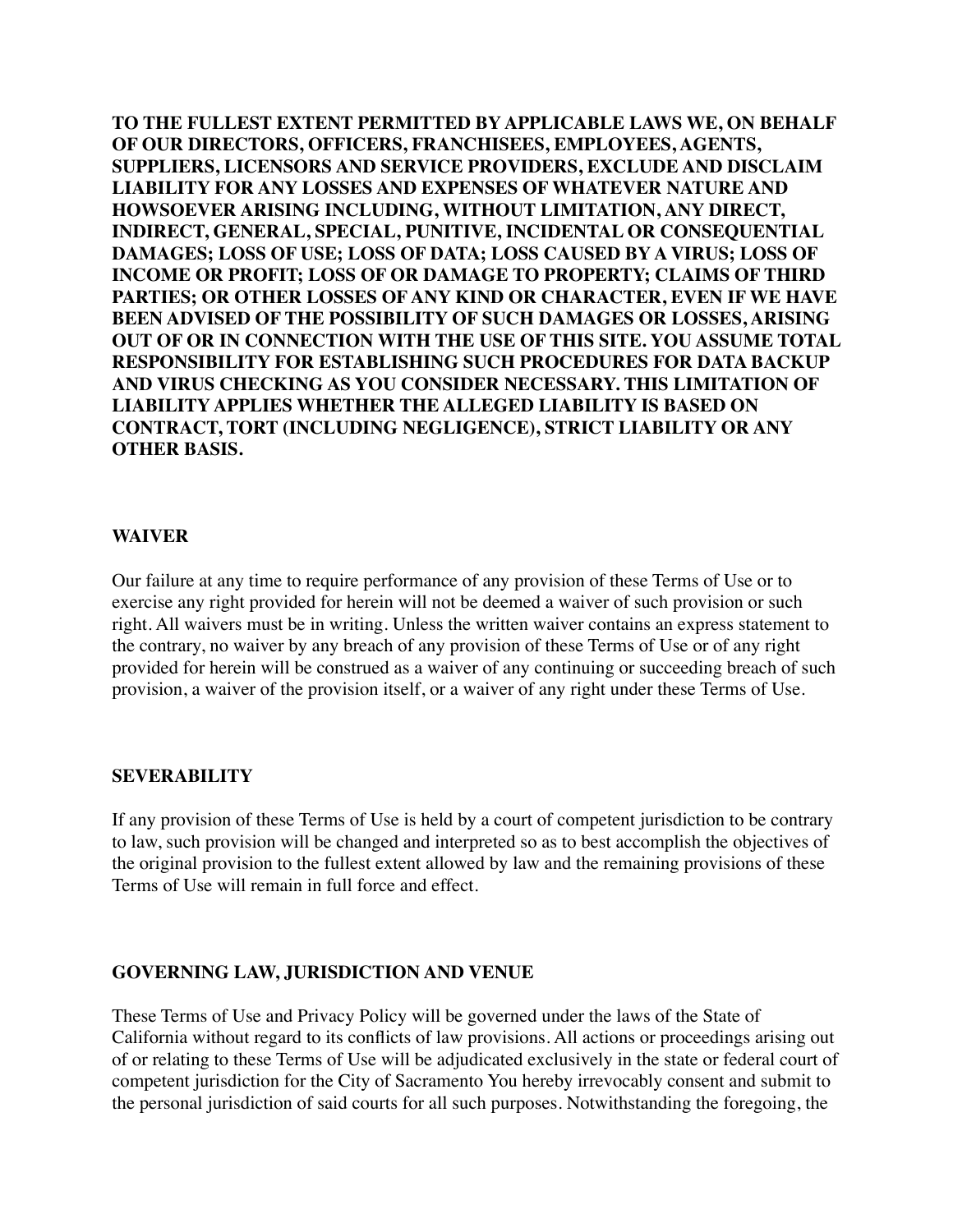Site may also bring legal proceedings in any jurisdiction where we believe that infringement of these Terms of Use is taking place or originating. If either party to this agreement brings a legal action against the other party to these Terms to secure the specific performance of the Terms, collect damages for breach of this agreement, or otherwise enforce or interpret these Terms, the prevailing party will recover reasonable attorney's fees and all costs, premiums for bonds, fees, and other expenses expended or incurred in the action in addition to any other relief that may be awarded.

# **INDEMNITY**

You agree to indemnify, defend and hold harmless the Site from any loss, liability, claim, or demand, including reasonable attorneys' fees, made by any third party due to, or arising out of, your use of this Site in violation of these Terms of Use and/or arising from a breach of these Terms of Use and/or any breach of your representations and warranties set forth above and/or if any material that you post using this Site causes us to be liable to another.

# **THESE TERMS OF USE MAY CHANGE**

These Terms of Use are current as of the effective date of use. The Site reserves the right to change these Terms of Use from time to time consistent with applicable laws and principles. These changes will be effective as of the date we post the revised version on this Site. Your continued use of this Site after we have posted the revised Terms of Use constitutes your agreement to be bound by the revised Terms of Use. If at any time you choose not to accept these Terms of Use, you should not use this Site.

## **ENTIRE AGREEMENT**

These Terms of Use (together with our Privacy Policy and any Privacy Notices or click-through agreements applicable to you) contain the entire understanding and agreement between you and the Site with respect to this Site and supersede all previous communications, negotiations, and agreements, whether oral, written, or electronic, between you and the Site with respect to this Site and your use of this Site.

## **DEFINITIONS**

*The term "Content"* refers to all of the software and codes comprising or used to operate this Site, and all of the text, photographs, images, illustrations, graphics, sound recordings, video and audio-video clips, and other materials available on this Site.